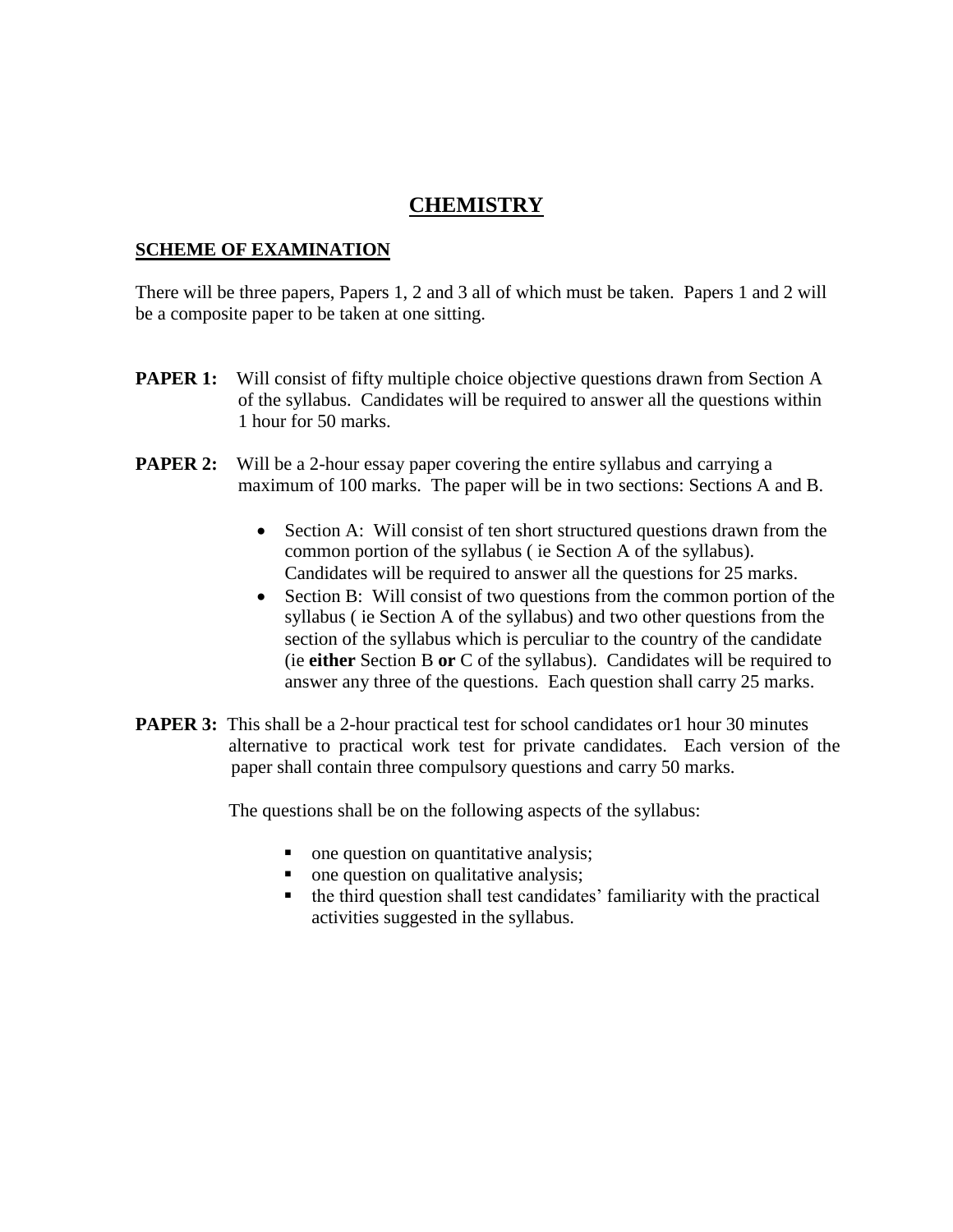### **SAMPLE QUESTIONS**

# **PAPER 1**

#### **(OBJECTIVE TEST)**

- 1. Isotopes of the same element have the same number of
	- A. protons, neutrons and electrons.
	- B. protons and neutrons but different number of electrons.
	- C. protons and electrons but different number of neutrons.
	- D. neutrons and electrons but different number of protons.
- 2. Which type of chemical bond is formed by the transfer of electrons?
	- A. Covalent
	- B. Dative
	- C. Ionic
	- D. Metallic
- 3. The concentration of an aqueous solution is  $5mg \, \text{dm}^{-3}$ . Determine is the concentration in parts per million (ppm).
	- A. 500 ppm
	- B. 50 ppm
	- C. 10 ppm
	- D. 5 ppm
- 4. Consider the following species: H, H<sup>+</sup>, H<sup>-</sup>. What is the number of electrons in **each** of the species respectively?
	- A.  $1, 0, 2$
	- B. 0, 1, 2
	- $C. 2, 1, 0$
	- D.  $1, 2, 0$
- 5. Two electrons can occupy the same orbital if they have different
	- A. angular momentum quantum numbers.
	- B. magnetic quantum numbers.
	- C. principal quantum numbers.
	- D. spin quantum numbers.
- 6. What mass of NaOH is required to make  $250 \text{ cm}^3$  of 0.10 mol dm<sup>-3</sup> solution?  $[Na = 23, O = 16, H = 1]$ 
	- A. 1 g
	- B. 4 g
	- $C.$  8 g
	- D. 16 g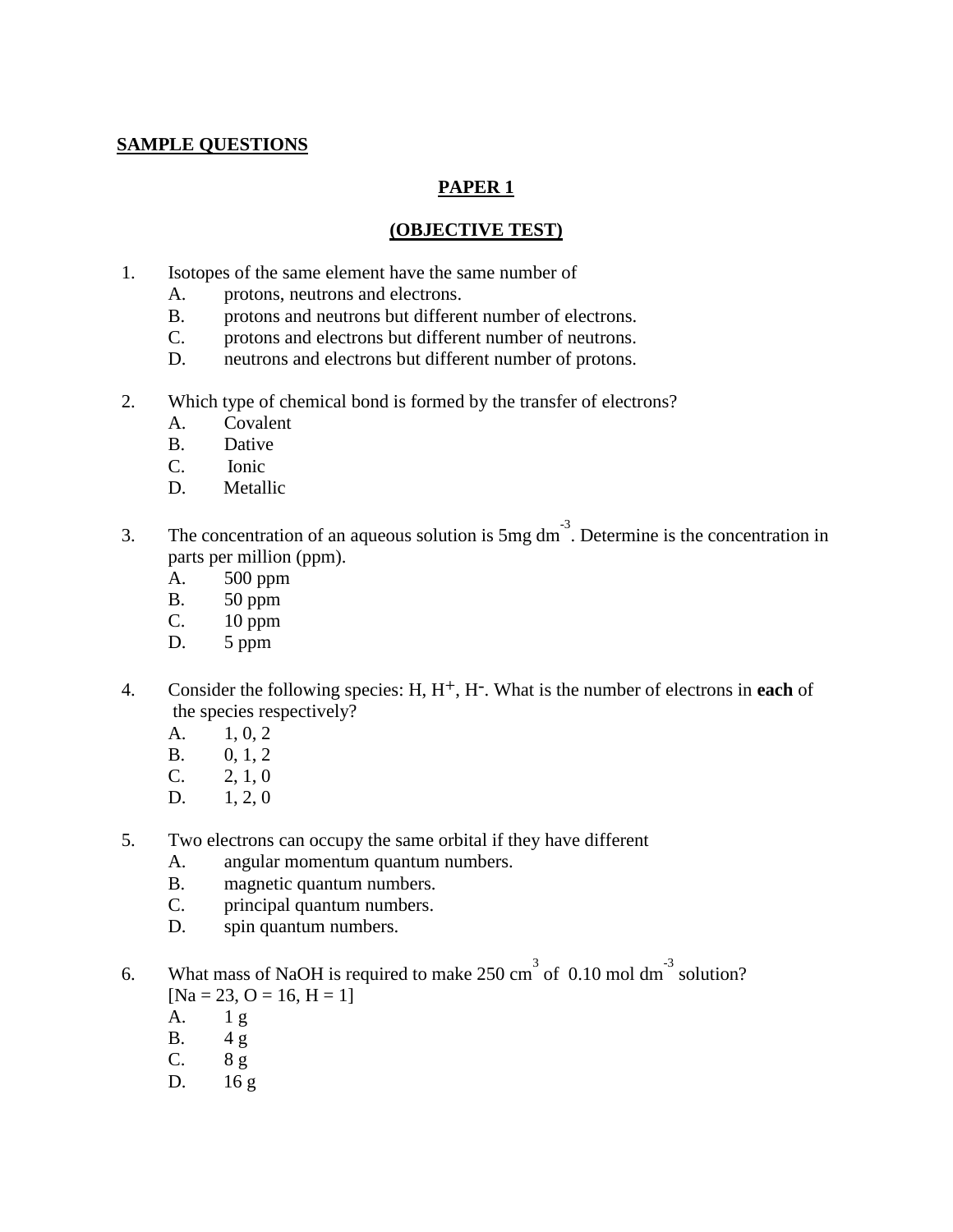- 7. Which of the following substances is **not** a hydrocarbon?
	- A. Benzene
	- B. Butane
	- C. Ethyne
	- D. Ethanamide
- 8. A substance which ionizes completely into hydroxonium ions is a
	- A. strong acid.
	- B. strong base.
	- C. weak acid.
	- D. weak base.
- 9. Which of the following solutions is able to resist changes in *pH* when small amounts of an acid or a base is added?
	- A. Buffer solution
	- B. Neutral solution
	- C. Saturated solution
	- D. Supersaturated solution
- 10. Protein is a polymer formed from the linkage of
	- A. amino acid molecules.
	- B. fatty acid molecules.
	- C. glucose units.
	- D. monosaccharides.

# **PAPER 2**

# **(ESSAY)**

# **SECTION A**

- 1.Identify the solid remaining when **each** of the following is heated.
	- (a) lithium trioxonitrate (V);
	- (b) potassium trioxonitrate (V);
	- (c) calcium trioxonitrate (V);

[3 marks]

2.(a) When calcium oxide and coke are heated in a electric furnace, the products are carbon (ii) oxide and calcium carbide  $(CaC_2)$ , write the equation for this reaction.

[2 marks]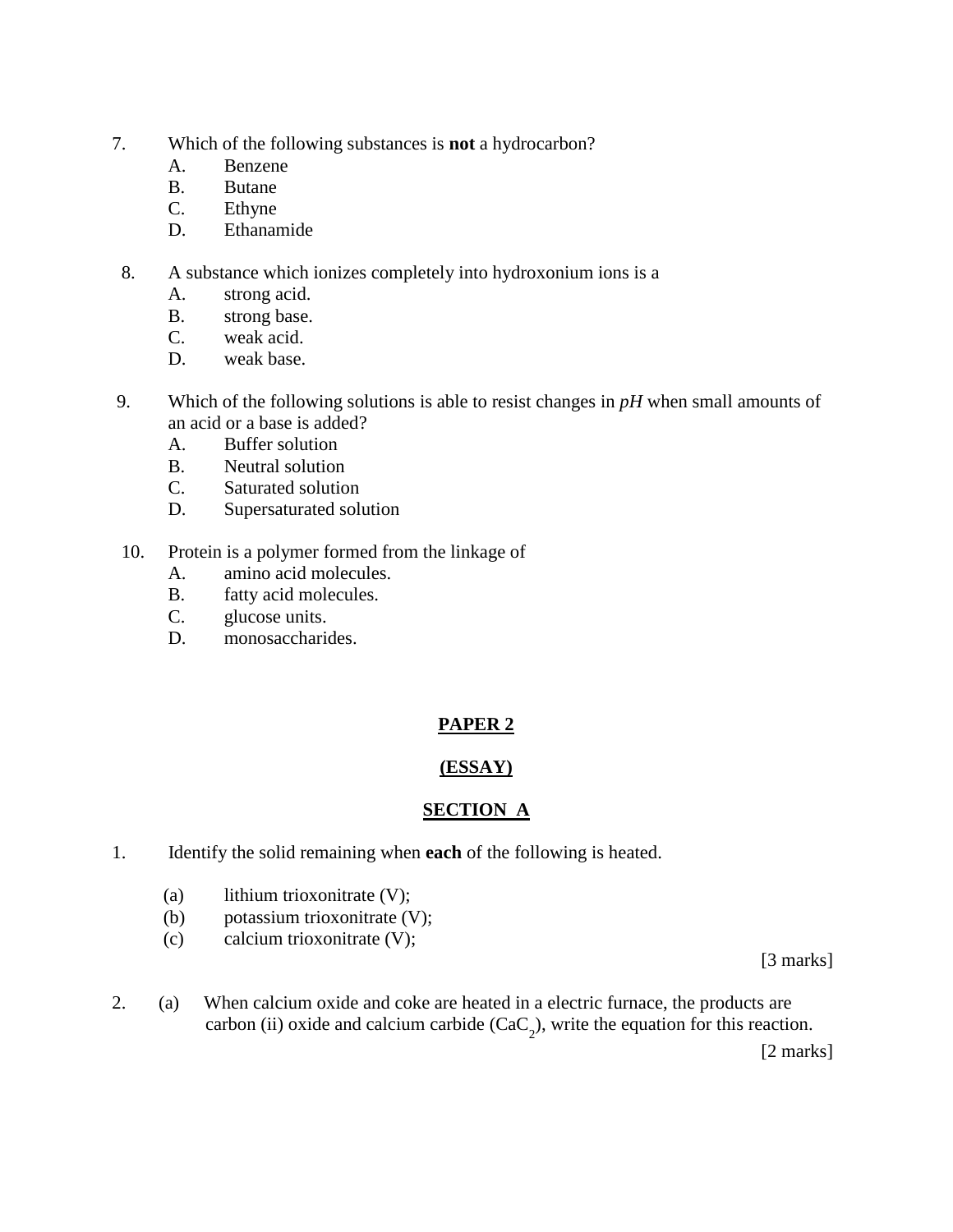|    | (b)                                                                                                         | Addition of water to calcium carbide leads to the formation of calcium hydroxide<br>and ethyne. Write the equation for the production of ethyne. | $[2 \text{ marks}]$ |  |  |
|----|-------------------------------------------------------------------------------------------------------------|--------------------------------------------------------------------------------------------------------------------------------------------------|---------------------|--|--|
| 3. |                                                                                                             | Calculate the percentage by mass of silicon tetrachloride.                                                                                       | $[2 \text{ marks}]$ |  |  |
| 4. |                                                                                                             | Ammonia, NH <sub>3</sub> , and phosphine, Ph <sub>3</sub> , are the hydrides of the first two elements in group 5.                               |                     |  |  |
|    | (a)                                                                                                         | Draw a dot and cross diagram for the ammonia molecule.                                                                                           | [2 marks]           |  |  |
|    | (b)                                                                                                         | Sketch and explain the shape of the ammonia molecule.                                                                                            | $[3 \text{ marks}]$ |  |  |
| 5. | The first ionization energy of chlorine is $+1260$ KJmol <sup>-1</sup> .                                    |                                                                                                                                                  |                     |  |  |
|    | (a)                                                                                                         | Define the term <i>first ionization energy</i> .                                                                                                 | [2 marks]           |  |  |
|    | (b)                                                                                                         | State and explain the general trend in the values of the first ionization energy for                                                             |                     |  |  |
|    |                                                                                                             | the elements across the period, sodium to argon in the periodic table.                                                                           | $[3 \text{ marks}]$ |  |  |
| 6. | Compound A consisting of carbon and hydrogen only. The compound was found to<br>contain 80% carbon by mass. |                                                                                                                                                  |                     |  |  |
|    | (a)                                                                                                         | Calculate the empirical formula of compound $A$ using the data<br>above.                                                                         | $[3 \text{ marks}]$ |  |  |
|    | (b)                                                                                                         | The relative molecular mass of compound A was found to be 30.<br>Use this information to deduce the molecular formula of<br>compound A.          |                     |  |  |
|    |                                                                                                             | $[H = 1.00 \quad C = 12.00]$                                                                                                                     | [3 marks]           |  |  |
| 7. |                                                                                                             | State two factors other than a change in temperature or the use of a<br>catalyst that influence the rate of a chemical reaction.                 |                     |  |  |
|    |                                                                                                             |                                                                                                                                                  | [2 marks]           |  |  |

#### **SECTION B**

- 1. (a) Two elements represented by the letters **Q** and **R** have atomic numbers 9 and 12 respectively.
	- (i) Write the election configuration of **R**.
	- (ii) To what group does **Q** belong in the periodic table.
	- (iii) Write the formula of the compound formed when **Q** combines with **R**.
	- (iv) Explain briefly, why **Q** is a good oxidizing agent.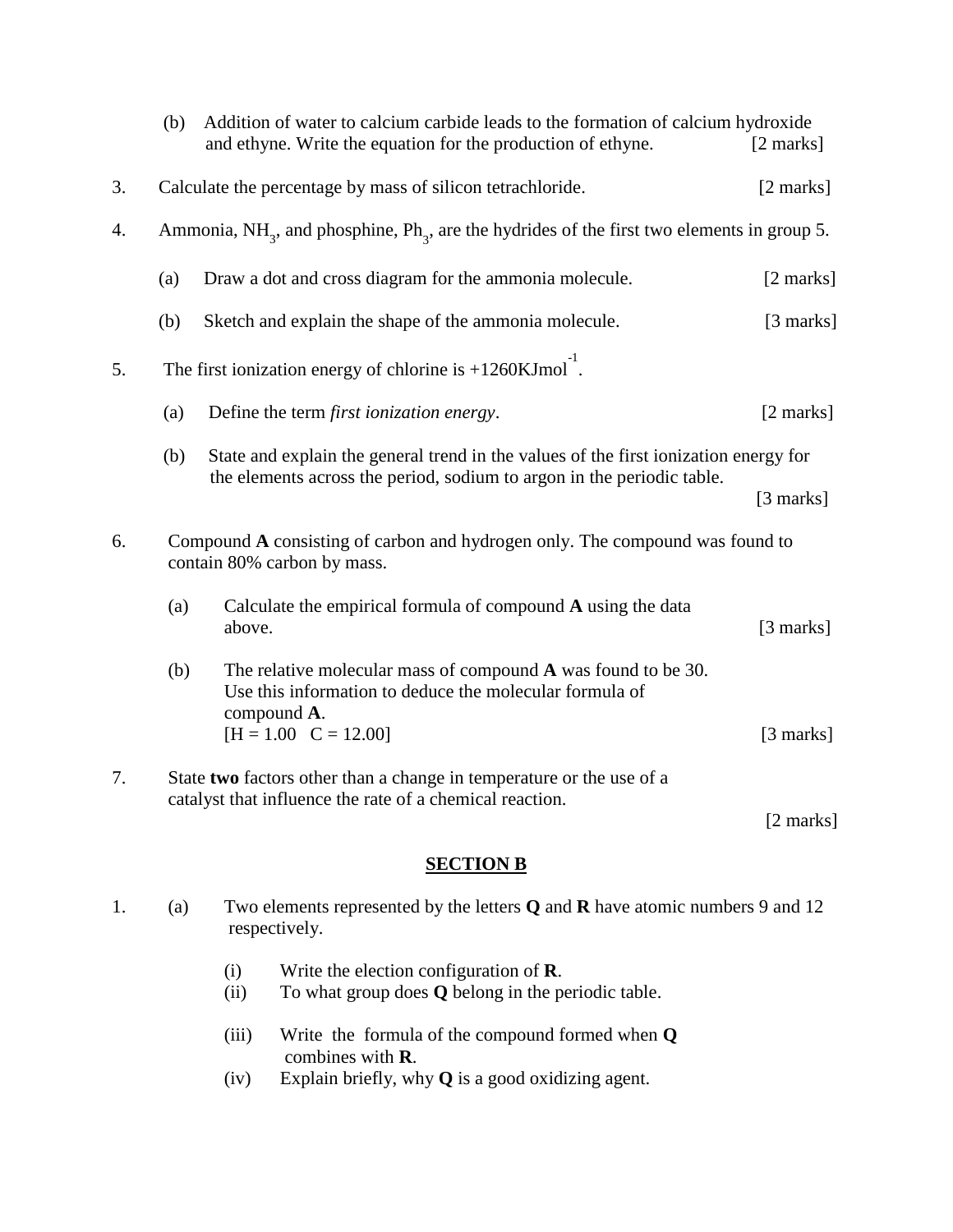- (v) State whether **R** would be expected to form acidic or basic oxide. [ 25 marks]
- (b) (i) State **two** assumptions of the kinetic theory of gases.
	- (ii) When some solids are heated, they change directly into the gaseous state. What name is given to this phenomenon?
	- (iii) List two substances which exhibit the phenomenon mentioned in (ii).
	- (iv) Write an expression to show the mathematical relationship between the rate of diffusion of a gas and its vapour.

[25 marks]

2. An aqueous solution has a *pH* of 4.0.

#### (a) (i) What is the *hydrogen ion concentration* of the solution?

- (ii) What effect will it have on litmus paper?
	- (iii) Which of the following salt solutions would have the same effect on litmus? Give a reason for your answer.  $NH_4Cl_{(aq)}$ ; NaCl<sub>(aq)</sub>; CH<sub>3</sub>(OONa<sub>(aq)</sub>.
- (b) (i) Differentiate between a *fine chemical* and a *heavy chemical*.
	- (ii) Name **two** sources of air pollution.
	- (iii) Suggest **one** way of reducing air pollution in cities.

[ 25 marks]

- 3. (a) (i) Explain briefly the *fermentation process*.
	- (ii) Write a balanced equation for the fermentation of glucose.
	- (iii) What substance must be added to glucose solution to ferment it?
	- (iv) Explain briefly why tightly corked glass filled to the brim with palm wine shatters on standing.
	- (b) State **one** industrial application of **each** of the following methods of separation:
		- (i) crystallization;
		- (ii) fractional distillation.
	- (c ) Explain the following terms:
		- (i) *saponification*;
		- (ii) *esterification*.
	- (d) Write a balanced equation to illustrate **each** of the terms in (c).
	- (e) (i) What is *hydrocarbon compound*?
		- (ii) Name **two** principal sources of hydrocarbons.

[25 marks]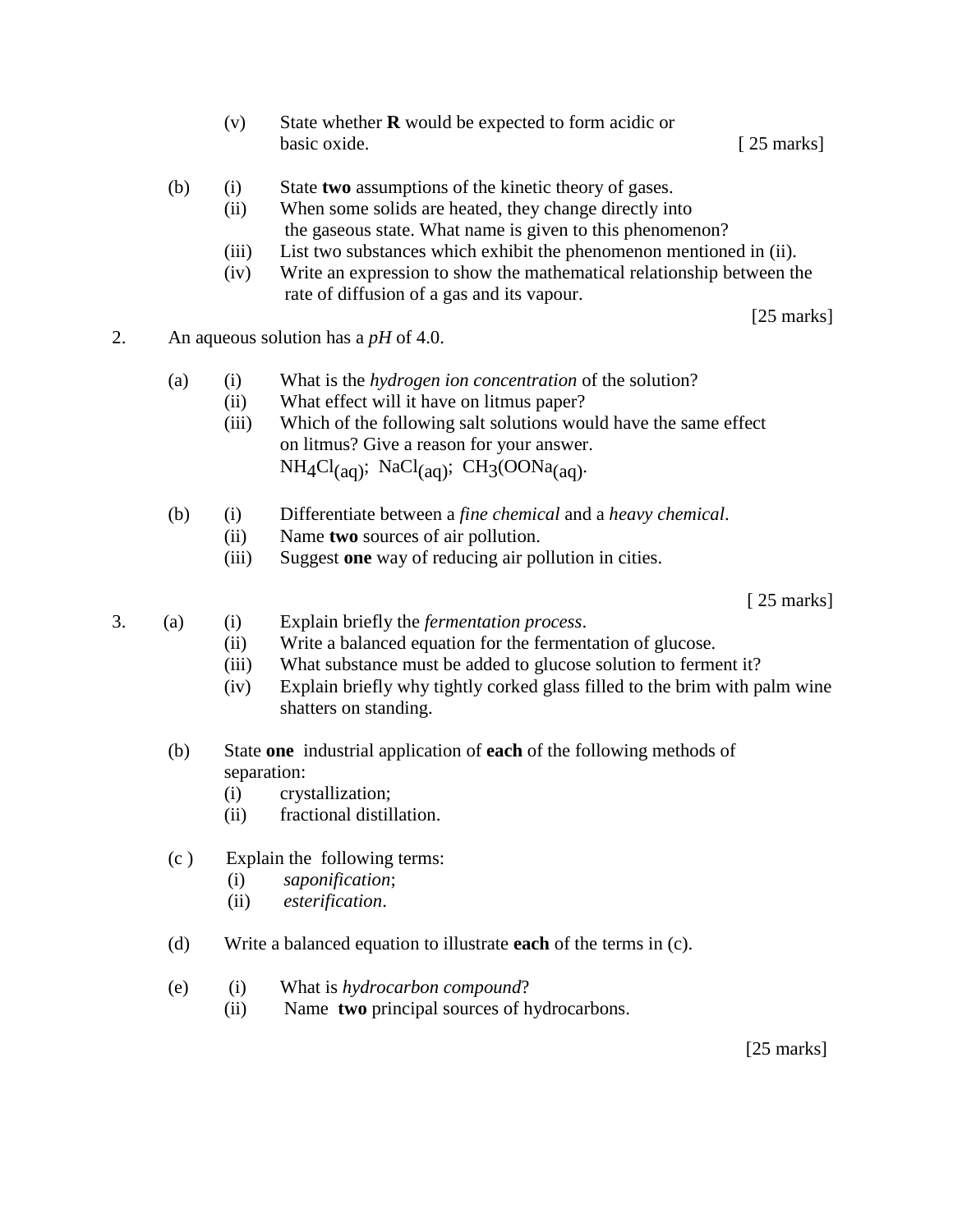### **PAPER 3**

#### **(PRACTICAL)**

- 1. **A** is a solution of HCl of unknown concentration. **B** contains 1.00g of NaOH in 250cm<sup>3</sup> of solution.
	- (a) Put **A** into the burette and titrate it against 20.0cm<sup>3</sup> or 25.0cm<sup>3</sup> portions of **B** using methyl orange as indicator. Tabulate your burette readings and calculate the average volume of **A** used. The equation for the reaction involved in the titration is  $NaOH + HCl \rightarrow NaCl + H<sub>2</sub>O$
	- (b) From your results and the information provided above, calculate the
		- (i) concentration of **A** in moldm<sup>-3</sup>;
		- (ii) concentration of **A** in gdm<sup>-3</sup>.

[H=1.0;O=16; Na=23;Cl=35.5]

- 2. **C** is a solution of a simple salt. Carry out the following exercises on **C**. Record your observations and identify any gases evolved. State the conclusions you draw from the result of **each** test. Put about 2cm 3 each of **C** in **three** separate test tubes.
	- (a) To the first portion of C add NaO $H<sub>(aa)</sub>$  in drops and then in excess.
	- (b) To the second portion of C add a few drops of  $AgNO<sub>3</sub>(aq)$  followed by excess  $HNO<sub>3</sub>(aq)$ .
	- (c) To the third portion of C add about  $2 \text{cm}^3$  of  $\text{KI}_{\text{(aq)}}$ .
- 3. State the apparatus that could be used to
	- (i) separate liquids whose boiling points are within a range of five degrees;
	- (ii) change vapour into liquid during distillation;
	- (iii) separate a mixture of starch and water.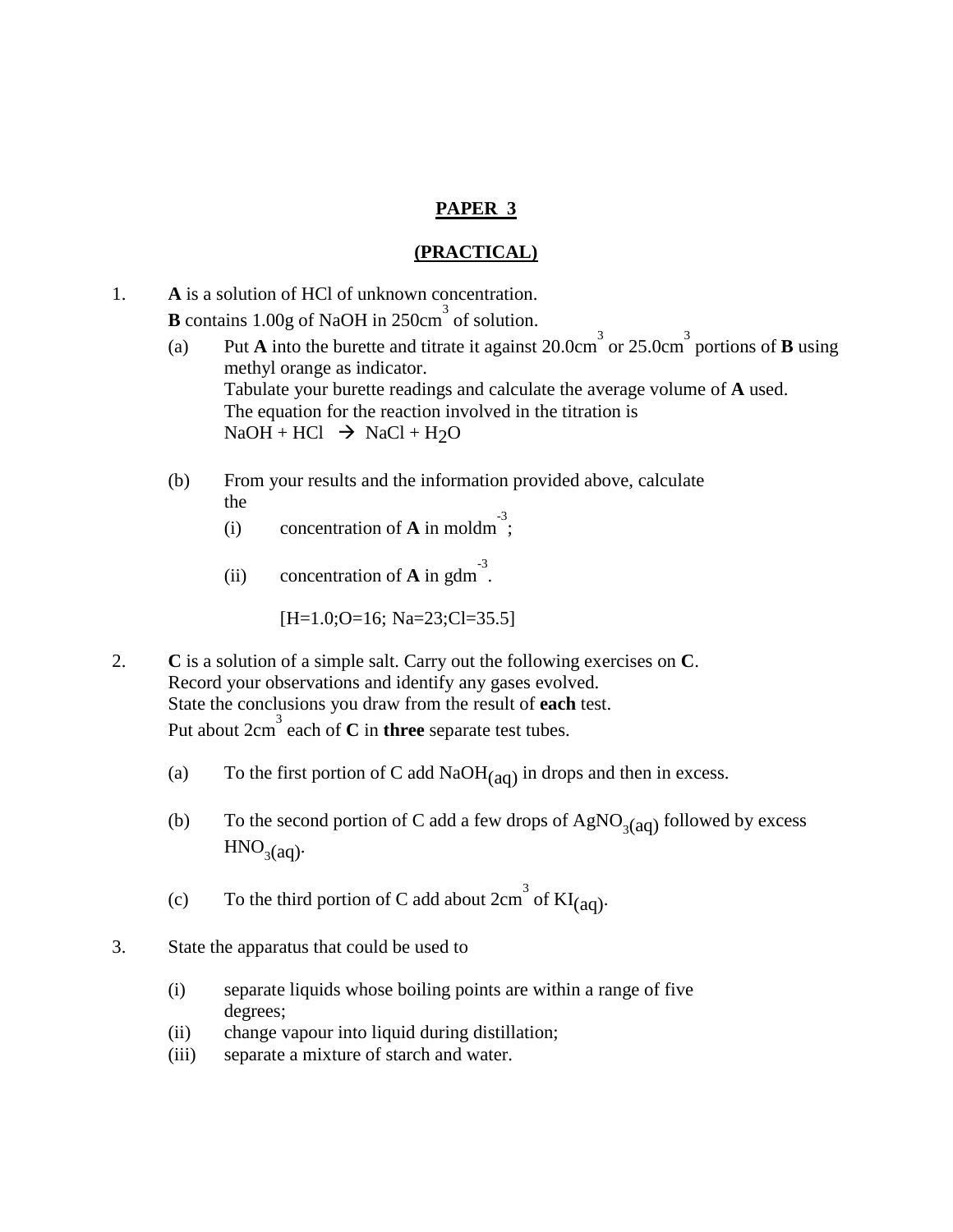### **PAPER 3**

# **(ALTERNATIVE TO PRACTICAL WORK TEST)**

1. The following table gives the burette readings when  $25.00 \text{cm}^3$  portions of 0.100moldm<sup>3</sup> solutions of NaHCO<sub>3</sub> were titrated against dilute  $HNO<sub>3</sub>$ .

| Burette readings/ cm <sup>3</sup> |       |       |       |
|-----------------------------------|-------|-------|-------|
| Final volume                      | 22.30 | 41.50 | 29.50 |
| Intial volume                     | .40   | 21.40 | 9.60  |
| Titre                             |       |       |       |

- (a) Copy and complete the table.
- (b) Calculate the average titre.
- (c) Determine the concentration of the acid in moldm<sup>-3</sup>.
- 2. **X** was a solution of a simple salt. The tests recorded in the table below were performed as indicated.

Copy and complete the table.

| Test                      | Observation | Inference |
|---------------------------|-------------|-----------|
| (a) $X + NaOH$ (aq) in    |             | $Cu^{2+}$ |
| drops then in             |             | Present   |
| excess                    |             |           |
| (b) $X + NH_3$ (aq) in    |             |           |
| drops then in             |             |           |
| excess                    |             |           |
| (c) $X + BaCl2$ (aq) then | White       |           |
| followed by               | precipitate |           |
|                           | insoluble   |           |

- 3. State what is observed when **each** of the following compounds is heated strongly:
	- (i)  $ZnCO<sub>3</sub>$